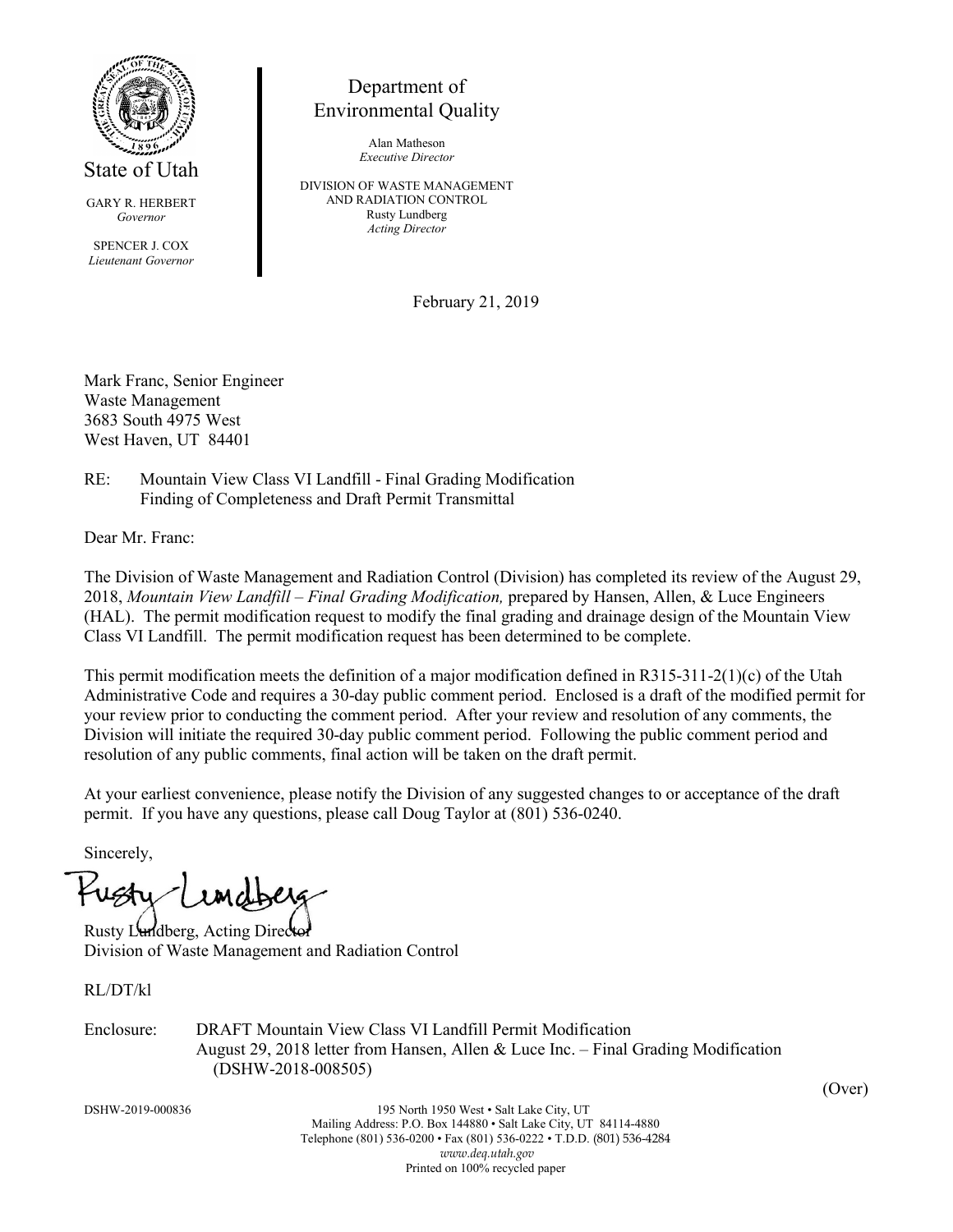c: Gary Edwards, MS, Health Officer, Salt Lake County Health Dept. Royal DeLegge, MPA, EHS, Environmental Health Director, Salt Lake County Health Dept.

# DIVISION OF WASTE MANAGEMENT AND RADIATION CONTROL SOLID WASTE LANDFILL PERMIT

## **Mountain View CLASS VI LANDFILL**

Pursuant to the provisions of the *Utah Solid and Hazardous Waste Act*, Title 19, Chapter 6, Part 1, Utah Code Annotated (Utah Code Ann.) (the Act) and the *Utah Solid Waste Permitting and Management Rules*, Utah Administrative Code R315-301 through 320 adopted thereunder, a Permit is issued to

Mountain View Landfill, Inc., as owner and operator, (Permittee)

to own, construct, and operate the Mountain View Landfill located in the southwest quarter of Section 10., Township 1 South, Range 2 West, Salt Lake Base and Meridian, Salt Lake County, Utah as shown in the Permit Renewal Application that was determined complete on May 15, 2013.

The Permittee is subject to the requirements of Utah Administrative Code R315-301 through 320 and the requirements set forth herein.

All references to Utah Administrative Code R315-301 through 320 are to regulations that are in effect on the date that this Permit becomes effective.

This Permit shall become effective September 1, 2013.

This Permit shall expire at midnight August 31, 2013.

Closure Cost Revision Date: August 31, 2018

Signed this  $27<sup>th</sup>$  day of August , 2013.

Rusty Lundberg, Acting Director Utah Division of Waste Management and Radiation Control

Modification signed: <u>\_\_\_\_\_\_\_\_\_\_\_\_\_\_</u>day of \_\_\_\_\_\_\_\_\_\_\_\_\_\_\_\_, 2019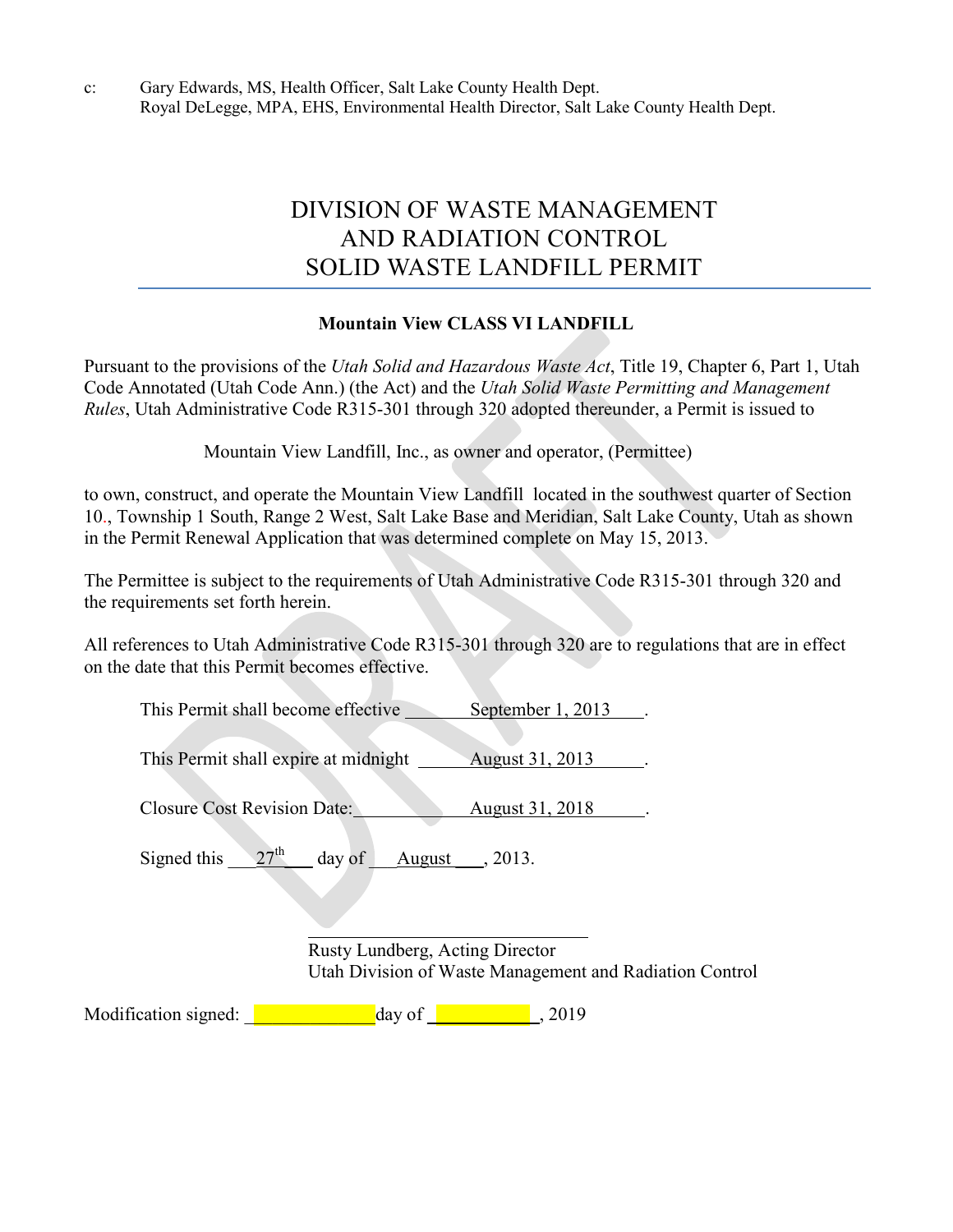## **FACILITY OWNER/OPERATOR INFORMATION**

| <b>LANDFILL NAME:</b>              | Mountain View Landfill                                                                                                                                                                                                                          |
|------------------------------------|-------------------------------------------------------------------------------------------------------------------------------------------------------------------------------------------------------------------------------------------------|
| <b>OWNER NAME:</b>                 | Mountain View Landfill, Inc.                                                                                                                                                                                                                    |
| <b>OWNER ADDRESS:</b>              | 6976 West California Avenue<br>Salt Lake City, Utah 84104                                                                                                                                                                                       |
| <b>OWNER PHONE NO.:</b>            | 801-250-0555                                                                                                                                                                                                                                    |
| <b>OPERATOR NAME:</b>              | Mountain View Landfill, Inc.                                                                                                                                                                                                                    |
| <b>OPERATOR</b><br><b>ADDRESS:</b> | 6976 West California Avenue<br>Salt Lake City, Utah 84104                                                                                                                                                                                       |
| <b>OPERATOR PHONE</b><br>$NO.$ :   | 801-250-0555                                                                                                                                                                                                                                    |
| <b>TYPE OF PERMIT:</b>             | Class VI Landfill                                                                                                                                                                                                                               |
| PERMIT NUMBER:                     | 9811R2                                                                                                                                                                                                                                          |
| <b>LOCATION:</b>                   | Landfill site is located in Township 1 South, Range 2 West, Section 10,<br>SLBM; Salt Lake County, Lat. 40° 44' 25.4", Long. 112° 03' 14.3"                                                                                                     |
| PERMIT HISTORY                     | Permit renewal signed August 27, 2013<br>Permit Modification signed:<br>The modification removed two swale features in the original design.<br>These design changes will increase the capacity of the landfill as<br>reflected in Attachment 1. |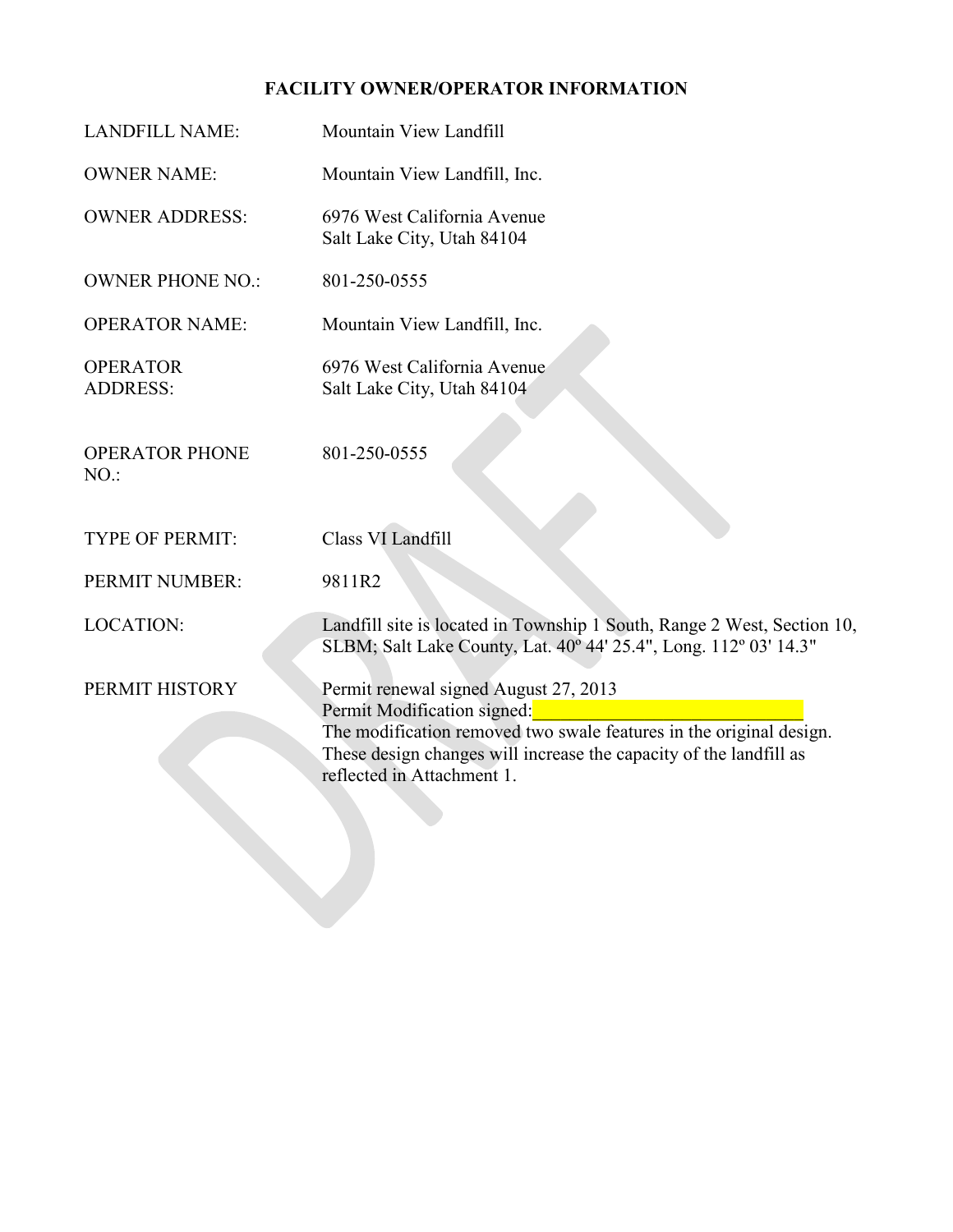### **PERMIT REQUIREMENTS**

The term, "Permit," as used in this document is defined in R315-301-2(55) of the Utah Administrative Code. Director as used throughout this permit refers to the Director of the Division of Waste Management and Radiation Control.

The permit modification for the Mountain View Class VI Landfill dated August 29, 2018, DSHW-2018- 008505, was deemed complete on the date shown on the signature page of this Permit. All representations made in the Permit Application are part of this Permit and are enforceable under R315- 301-5(2) of the Utah Administrative Code. Where differences in wording exist between this Permit and the application, the wording of this Permit supersedes that of the application.

This Permit consists of the signature page, Facility Owner/Operator Information section, sections I through V, and the Permit Application and the Permit Modification in Attachment I as defined above.

The facility as described in this Permit consists of scale house, maintenance building, the disposal cell, and storm water runoff control structures.

Compliance with this Permit does not constitute a defense to actions brought under any other local, state, or federal laws. This Permit does not exempt the Permittee from obtaining any other local, state or federal permits or approvals required for the facility operation.

The issuance of this Permit does not convey any property rights, other than the rights inherent in this Permit, in either real or personal property, or any exclusive privileges other than those inherent in this Permit. Nor does this Permit authorize any injury to private property or any invasion of personal rights, nor any infringement of federal, state or local laws or regulations, including zoning ordinances.

The provisions of this Permit are severable. If any provision of this Permit is held invalid for any reason, the remaining provisions shall remain in full force and effect. If the application of any provision of this Permit to any circumstance is held invalid, its application to other circumstances shall not be affected.

By this Permit, the Permittee is subject to the following conditions.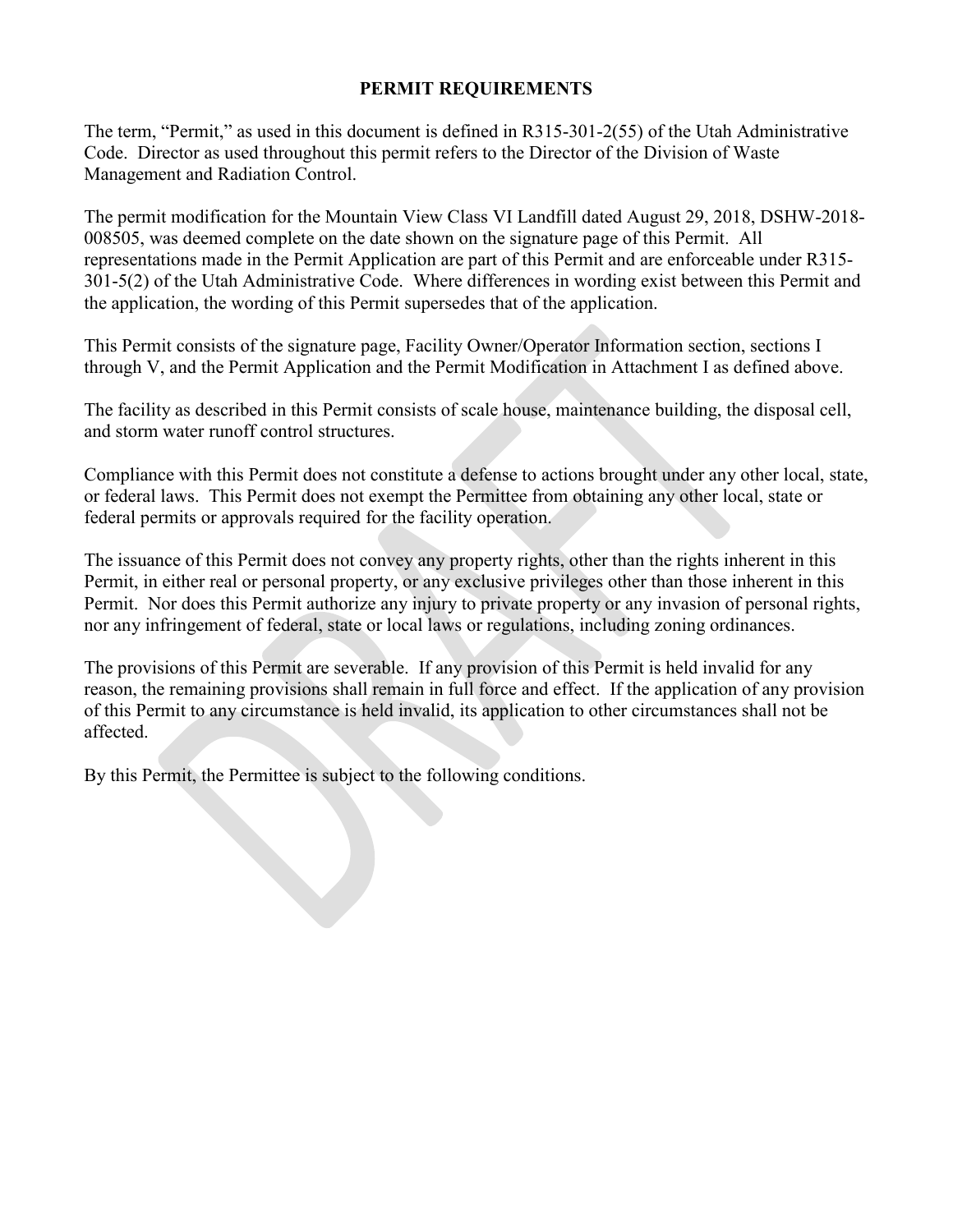## **PERMIT REQUIREMENTS**

#### I. GENERAL COMPLIANCE RESPONSIBILITIES

#### A. General Operation

The Permittee shall operate the landfill in accordance with all applicable requirements of Utah Administrative Code R315-304, that are in effect as of the date of this Permit unless otherwise noted in this Permit. Any permit noncompliance or noncompliance with any applicable portions of Utah Code Annotated 19-6-101 through 123 and applicable portions of Utah Administrative Code R315-301 through 320 constitutes a violation of the Permit or applicable statute or rule and is grounds for appropriate enforcement action, permit revocation, modification, or denial of a permit renewal application.

#### B. Acceptable Waste

- 1. Construction/demolition waste, as defined in Utah Administrative Code R315- 301-2(17);
- 2. Yard waste, as defined in Utah Administrative Code R315-301-2(87);
- 3. Inert waste, as defined in Utah Administrative Code R315-301-2(37);
- 4. Waste tires, when the requirements of Utah Administrative Code R315-320 are met; and
- 5. Petroleum contaminated soils as allowed in Utah Administrative Code R315-315- 8(3).

#### C. Prohibited Waste

- 1. Hazardous waste as defined by Utah Administrative Code R315-1 and R315-2;
- 2. PCB's as defined by Utah Administrative Code R315-301-2(53), except PCB's specified by Utah Administrative Code R315-315-7(2)(a) and (c);
- 3. Household waste, except waste resulting from the abatement, rehabilitation, renovation and remodeling of homes and other residences;
- 4. Municipal waste;
- 5. Special waste except as specified in this Permit;
- 6. Regulated asbestos-containing material;
- 7. Industrial waste;
- 8. Commercial waste;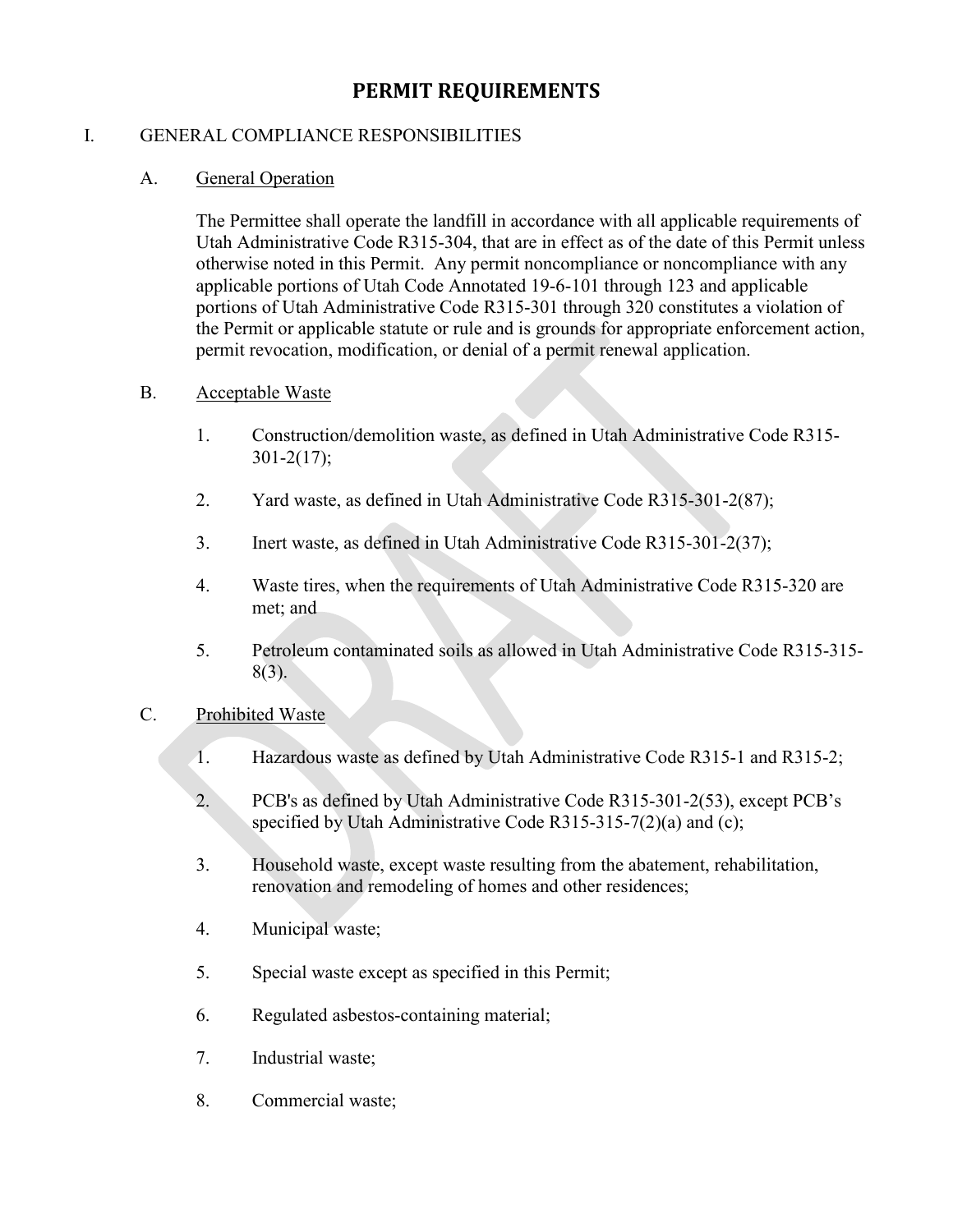9. Containers larger than household size (five gallons) holding any liquid, noncontainerized material containing free liquids or any waste containing free liquids in containers larger than five gallons.

Any prohibited waste received and accepted for disposal at the facility shall constitute a violation of this Permit, of Utah Administrative Code 19-6-101 through 123 and of Utah Administrative Code R315-301 through 320.

### D. Inspections and Inspection Access

The Permittee shall allow the Director of the Utah Division of Waste Managements and Radiation Control or an authorized representative, or representatives from the Salt Lake County Health Department, to enter at reasonable times and:

- 1. Inspect the landfill or other premises, practices or operations regulated or required under the terms and conditions of this Permit or Utah Administrative Code R315- 301 through 320;
- 2. Have access to and copy any records required to be kept under the terms and conditions of this Permit or Utah Administrative Code R315-301 through 320;
- 3. Inspect any loads of waste, treatment facilities or processes, pollution management facilities or processes, or control facilities or processes required under this Permit or regulated under Utah Administrative Code R315-301 through 320; and
- 4. Create a record of any inspection by photographic, video, electronic, or any other reasonable means.

## E. Noncompliance

If monitoring, inspection, or testing indicates that any permit condition or any applicable rule under Utah Administrative Code R315-301 through 320 may be or is being violated, the Permittee shall promptly make corrections to the operation or other activities to bring the facility into compliance with all permit conditions or rules.

In the event of noncompliance with any permit condition or violation of an applicable rule, the Permittee shall promptly take any action reasonably necessary to correct the noncompliance or violation and mitigate any risk to the human health or the environment. Actions may include eliminating the activity causing the noncompliance or violation and containment of any waste or contamination using barriers or access restrictions, placing of warning signs, or permanently closing areas of the facility.

The Permittee shall:

- 1. Document the noncompliance or violation in the operating record, on the day the event occurred or the day it was discovered;
- 2. Notify the Director of the Utah Division of Waste Management and Radiation Control by telephone within 24 hours, or the next business day following documentation of the event; and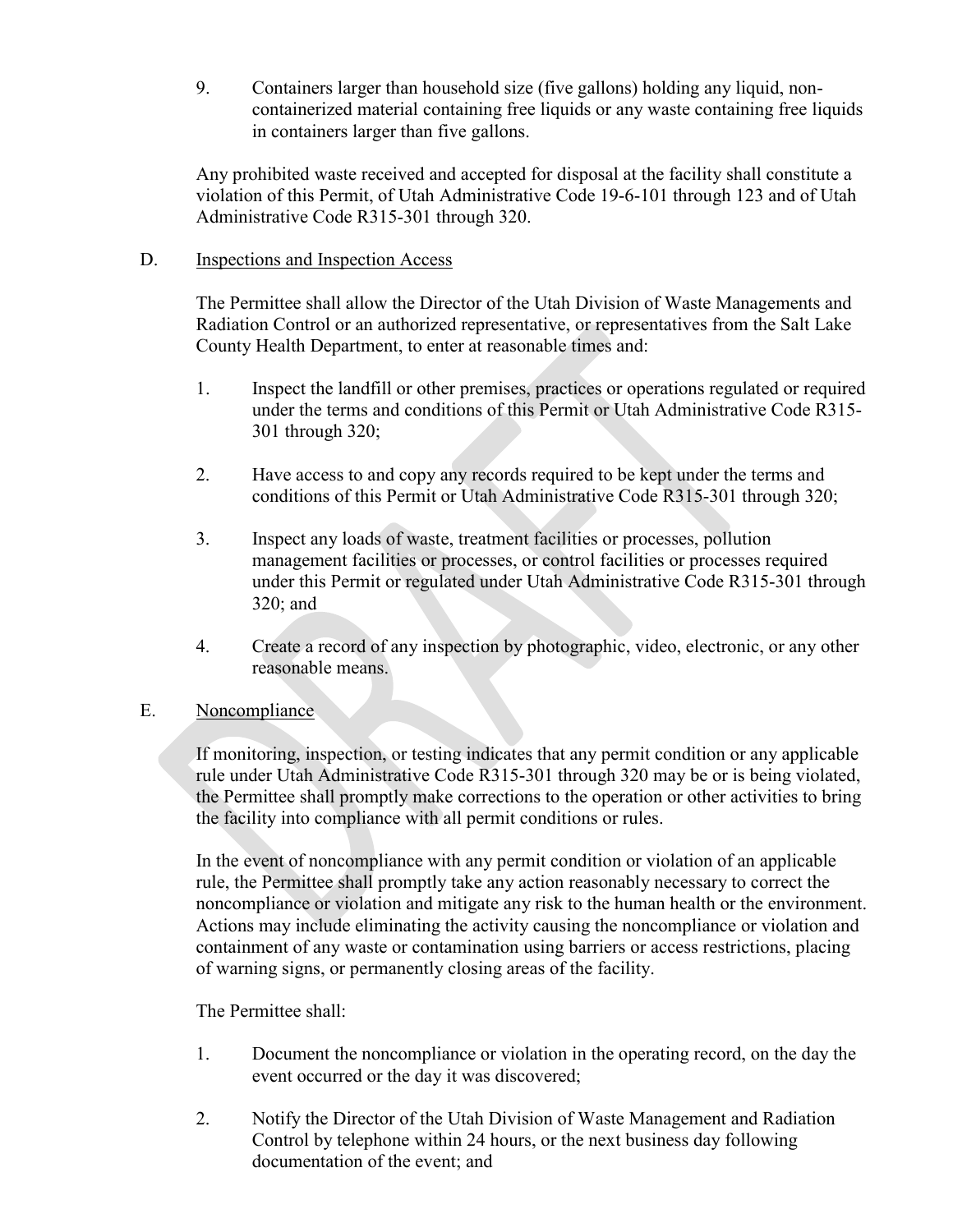3. Give written notice of the noncompliance or violation and measures taken to protect human health and the environment within seven days of Director notification.

Within thirty days of the documentation of the event, the Permittee shall submit to the Director a written report describing the nature and extent of the noncompliance or violation and the remedial measures taken or to be taken to protect human health and the environment and to eliminate the noncompliance or violation. Upon receipt and review of the assessment report, the Director may order the Permittee to perform appropriate remedial measures including development of a site remediation plan for approval by the Director.

In an enforcement action, the Permittee may not claim as a defense that it would have been necessary to halt or reduce the permitted activity in order to maintain compliance with Utah Administrative Code R315-301 through 320 and this Permit.

### F. Revocation

This Permit is subject to revocation if the Permittee fails to comply with any condition of the Permit. The Director will notify the Permittee in writing prior to any proposed revocation action and such action shall be subject to all applicable hearing procedures established under Utah Administrative Code R305-7 and the Utah Administrative Procedures Act.

### G. Attachment Incorporation

Attachments to the Permit Application are incorporated by reference into this Permit and are enforceable conditions of this Permit, as are documents incorporated by reference into the attachments. Language in this Permit supersedes any conflicting language in the attachments or documents incorporated into the attachments.

## II. DESIGN AND CONSTRUCTION

#### A. Design and Construction

The landfill shall be constructed according to the design outlined in the Permit Application, and as outlined in Attachment I, and in the area designated in the Permit Application, including landfill cells, fences, gates, and berms.

The Permittee shall notify the Director upon completion of construction of any landfill cells or run-on and run-off diversion systems. No landfill cells or run-on and run-off diversion system may be used until construction is approved by the Director.

The Permittee shall notify the Director of the completion of construction of any final cover system and shall provide all necessary documentation and shall apply for approval of the construction from the Director.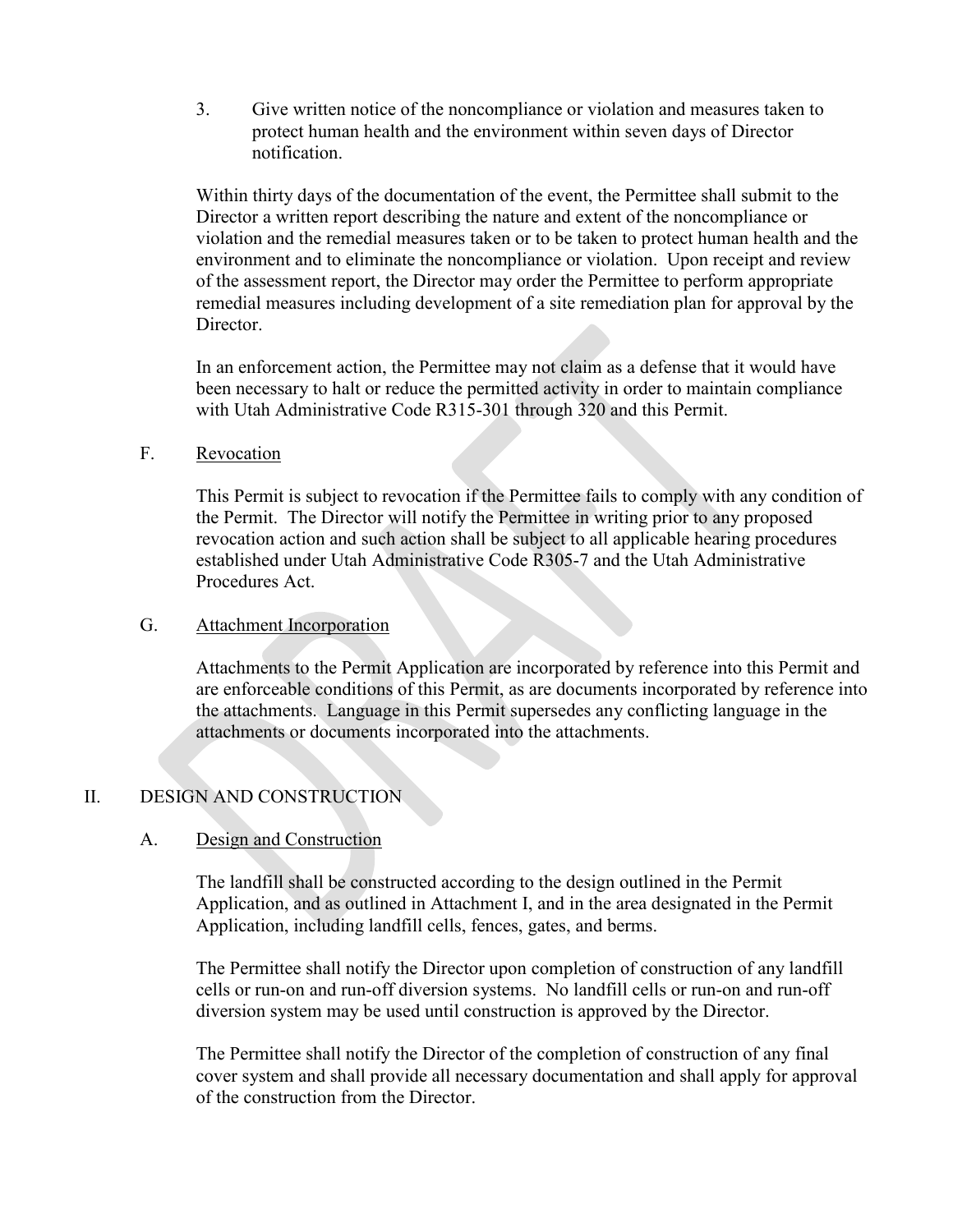If ground water is encountered during excavation of the landfill, the Director shall be notified immediately, and a contingency plan implemented or alternative construction design developed and submitted for approval.

### B. Run-On Control

The Permittee shall construct drainage channels and diversions as specified in the Permit Application and shall maintain them at all times to effectively prevent runoff from the surrounding area from entering the landfill.

## III. LANDFILL OPERATION

## A. Operations Plan

The Permittee shall keep the Operations Plan included in the Permit Application on site at the landfill or at the location designated in section III-H of this Permit. The Permittee shall operate the landfill in accordance with the operations plan. If necessary, the Permittee may modify the Operations Plan, provided that the modification meets all of the requirements of Utah Administrative Code R315-301 through 320, is as protective of human health and the environment as the Operations Plan approved as part of this Permit, and is approved by the Director as a minor modification under Utah Administrative Code R315-311-2(1)(a)(xiii). The Permittee shall note any modification to the Operations Plan in the operating record.

The Permittee shall submit any modification to the Operations Plan to the Director for approval.

## B. Security

The Permittee shall operate the Landfill so that unauthorized entry to the facility is restricted. The Permittee shall:

- 1. Lock all facility gates and other access routes during the time the landfill is closed.
- 2. Have at least one person employed by the Permittee at the landfill during all hours that the landfill is open.
- 3. Construct all fencing and any other access controls as shown in the Permit Application to prevent access by persons or livestock by other routes.

## C. Training

Permittee shall provide training for on-site personnel in landfill operation, including waste load inspection, hazardous waste identification, and personal safety and protection.

#### D. Burning of Waste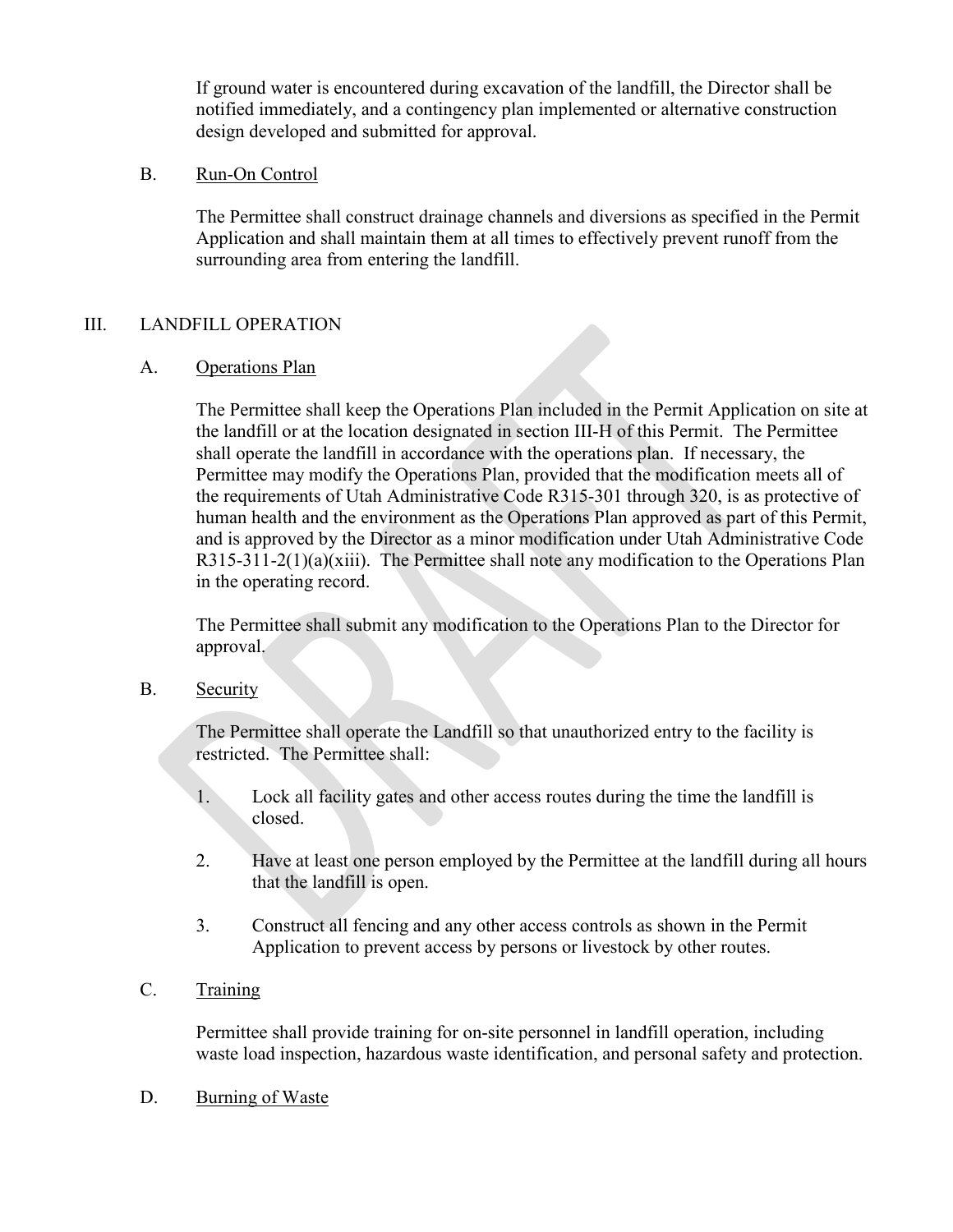Intentional burning of solid waste is prohibited and is a violation of Utah Administrative Code R315-303-4(2)(b). The Permittee shall extinguish all accidental fires as soon as reasonably possible.

#### E. Cover

The Permittee shall cover the waste as necessary to prevent fires and to control vectors, blowing litter, odor, scavenging, and fugitive dust. The Permittee shall cover wastes that are capable of attracting or providing food for vectors, materials that may become windblown litter, or fine materials that may become fugitive dust with a minimum of six inches of earth at the end of the working day in which they are received.

The Permittee may use an alternative cover material when the material and operation meets the requirements of Utah Administrative Code R315-303-4(4)(b) through (e).

The Permittee shall use a minimum of six inches of earthen cover no less than once each month for all wastes received at the landfill. This cover shall consist of soil, no alternative may be used.

The Permittee shall recorded in the operating record and the operator shall certify, at the end of each day of operation when soil or an alternative cover is placed, the amount and type of cover placed and the area receiving cover.

#### F. Waste Inspections

The Permittee shall visually inspect incoming waste loads to verify that no wastes other than those allowed by this permit are disposed in the landfill. The Permittee shall conduct a complete waste inspection at a minimum frequency of 1% of incoming loads, but no less than one complete inspection per week. The Permittee shall select the loads to be inspected on a random basis.

The Permittee shall inspect all loads suspected or known to have one or more containers capable of holding more than five gallons of liquid to ensure that each container is empty.

The Permittee shall inspect all loads that the Permittee suspect/s may contain a waste not allowed for disposal at the landfill.

The Permittee shall conduct complete random inspections as follows:

- 1. The Permittee shall conduct the random waste inspection at the working face or an area designated by the Permittee.
- 2. The Permittee shall direct that loads subjected to complete inspection be unloaded at the designated area;
- 3. Loads shall be spread by equipment or by hand tools;
- 4. Personnel trained in hazardous waste recognition and recognition of other unacceptable waste shall conduct a visual inspection of the waste; and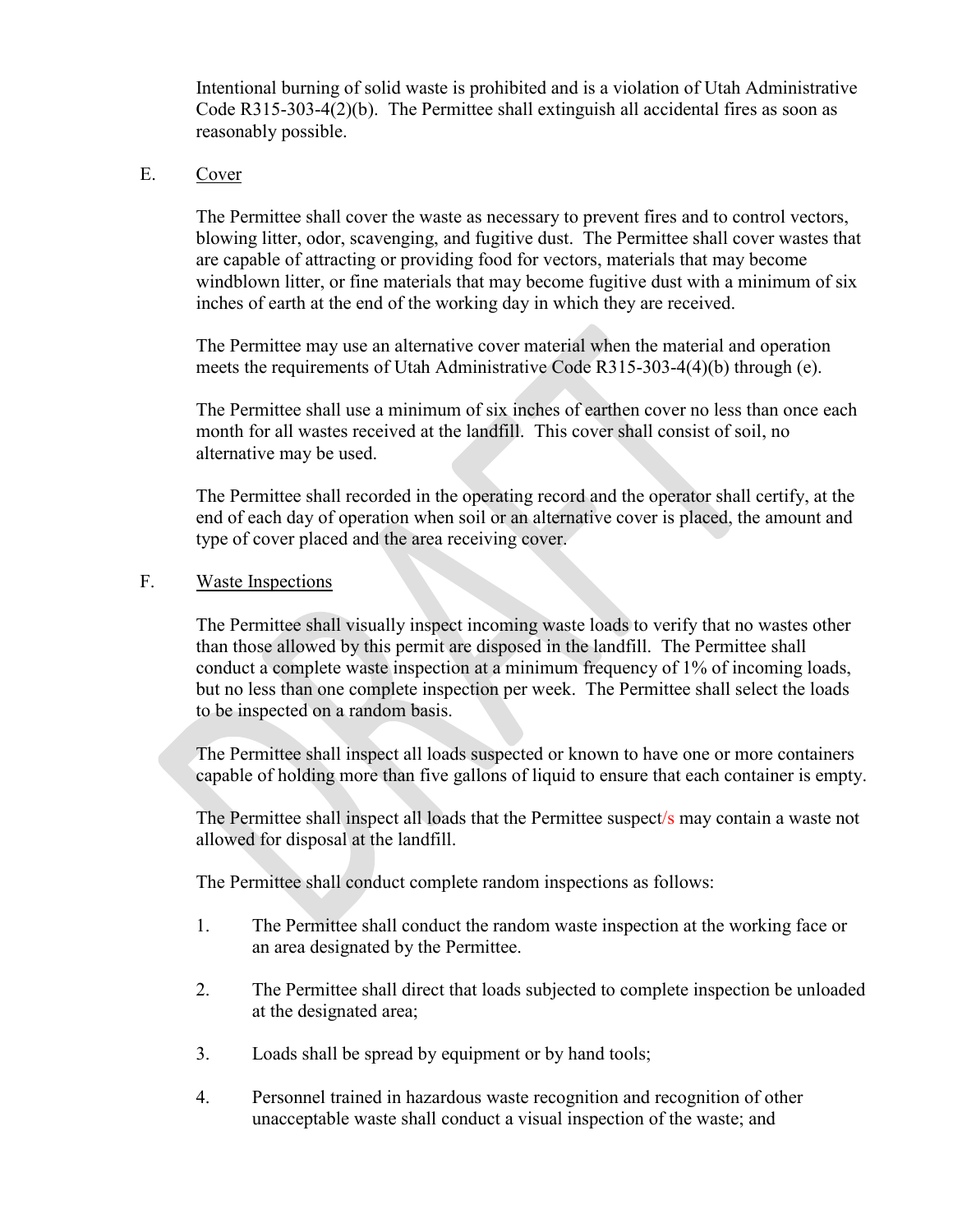- 5. The personnel conducting the inspection shall record the results of the inspection on a waste inspection form as found in Appendix D of the Permit Application. The Permittee shall place the form in the operating record at the end of the operating day.
- 6. The Permittee or the waste transporter shall properly dispose of any waste found that is not acceptable at the facility at an approved disposal site for the waste type and handle the waste according to the rules covering the waste type.

## G. Self Inspections

The Permittee shall inspect the facility to prevent malfunctions and deterioration, operator errors, and discharges that may cause or lead to the release of wastes or contaminated materials to the environment or create a threat to human health or the environment. The Permittee shall complete these general inspections no less than quarterly and shall cover the following areas: Waste placement, cover; fences and access controls; roads; run-on/run-off controls; final and intermediate cover; litter controls; and records. The Permittee shall place a record of the inspections in the daily operating record on the day of the inspection. The Permittee shall correct the problems identified in the inspections in a timely manner and document the corrective actions in the daily operating record.

## H. Recordkeeping

The Permittee shall maintain and keep on file at the landfill office, a daily operating record and other general records of landfill operation as required by Utah Administrative Code R315-302-2(3). The landfill operator, or other designated personnel, shall date and sign the daily operating record at the end of each operating day. Each record to be kept shall contain the signature of the appropriate operator or personnel and the date signed.

- 1. The daily operating record shall include the following items:
	- a. The number of loads of waste and the weights or estimates of weights or volume of waste received each day of operation and recorded at the end of each operating day;
	- b. Major deviations from the approved plan of operation recorded at the end of the operating day the deviation occurred;
	- c. Results of other monitoring required by this Permit recorded in the operating record on the day of the event or the day the information is received;
	- d. Records of all inspections conducted by the Permittee, results of the inspections, and corrective actions taken shall be recorded in the record on the day of the event.
- 2. The general record of landfill operations shall include the following items:
	- a. A copy of this Permit, including the Permit Application;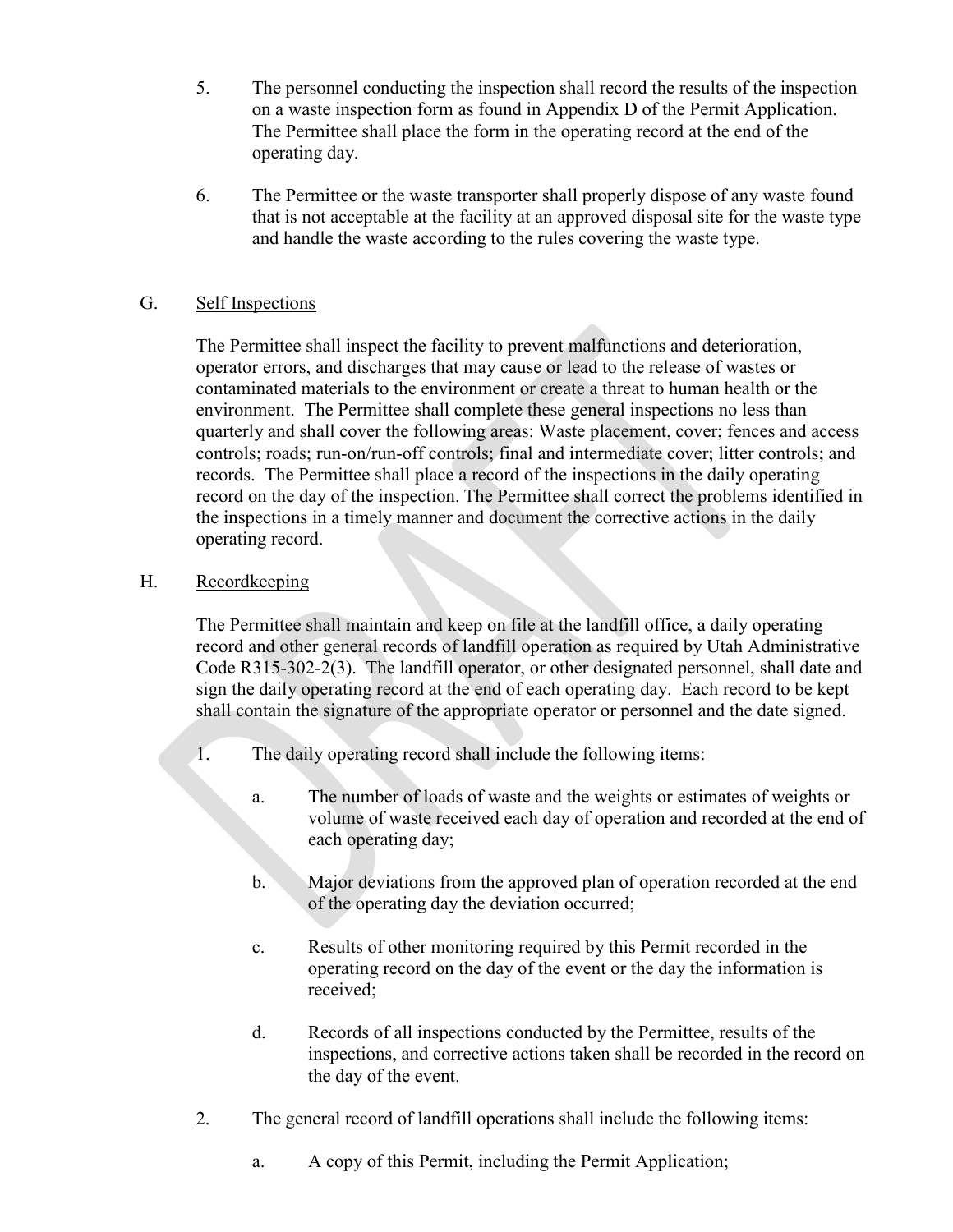- b. Results of inspections conducted by representatives of the Director of the Division of Waste Managements and Radiation Control, and of representatives of the local Health Department, when forwarded to the Permittee;
- c. Closure and Post-closure care plans;
- d. Records of employee training; and
- e. Results of groundwater monitoring as provided to the Salt Lake Valley Health Department.
- I. Reporting

The Permittee shall prepare and submit to the Director an Annual Report as required by Utah Administrative Code R315-302-2(4). The Annual Report shall include: the period covered by the report, the annual quantity of waste received, an annual update of the financial assurance mechanism, and all training programs completed.

J. Roads

The Permittee shall improve and maintain All access roads within the landfill boundary that are used for transporting waste to the landfill for disposal shall be improved and maintained as necessary to assure safe and reliable all-weather access to the disposal area.

K. Litter Control

Litter resulting from operations of the landfill shall be minimized. In addition to the litter control plans found in section 4.9 of the Permit Application, the Permittee shall implement the following procedures when high wind conditions are present:

- 1. Reduce the size of the tipping face;
- 2. Reduce the number of vehicles allowed to discharge at the tipping face at one time;
- 3. Orient vehicles to reduce wind effects on unloading and waste compaction;
- 4. Reconfigure tipping face to reduce wind effect;
- 5. Use portable and permanent wind fencing as needed; and
- 6. Should high winds present a situation that the windblown litter cannot be controlled, the Permittee shall cease operations of the landfill until the winds diminish.

## IV. CLOSURE REQUIREMENTS

A. Closure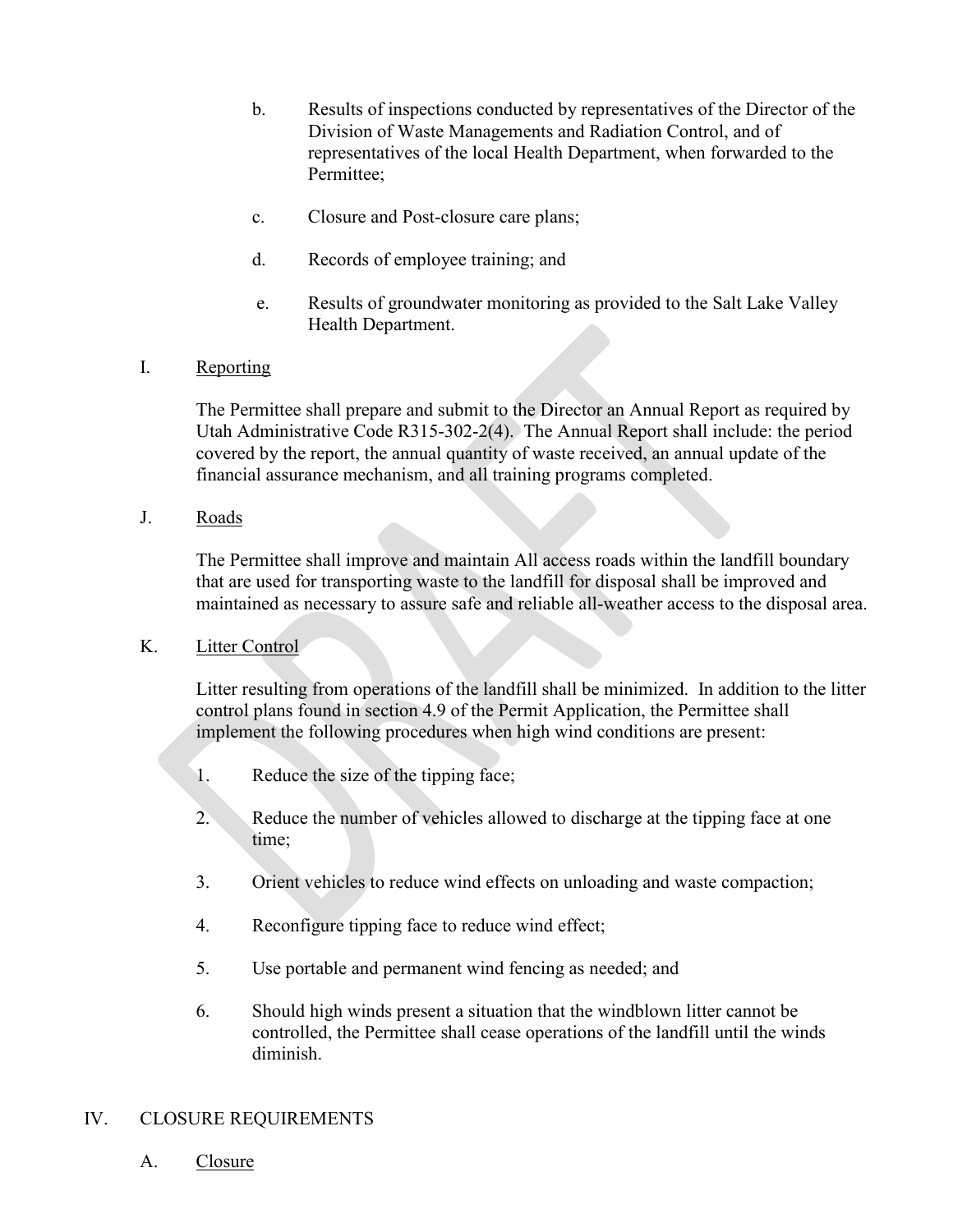The Permittee shall place the final cover of the landfill as shown in the Permit Application. The final cover shall meet, at a minimum, the standard design for closure as specified in Utah Administrative Code R315-305-5(5)(b)

#### B. Title Recording

The Permittee shall meet the requirements of Utah Administrative Code R315-302-2(6) by recording a notice with the Salt Lake County Recorder, as part of the record of title, that the property has been used as a landfill. The notice shall include waste disposal locations and types of waste disposed. The Permittee shall provide the Director the notice as recorded.

### C. Post-Closure Care

The Permittee shall perform post-closure care at the closed landfill in accordance with the Post-Closure Care Plan contained in the Permit Application. Post-closure care shall continue until all waste disposal sites at the landfill have stabilized and the finding of Utah Administrative Code R315-302-3(7)(c) is made.

#### D. Financial Assurance

The financial assurance mechanism for Mountain View Landfill is a surety bond (Bond Number X-850856) between the facility, Evergreen National Indemnity Company, and the Salt Lake County Health Department. The Permittee shall keep in effect and active this mechanism or obtain approval for another mechanism that meets the requirements of UAC R315-309 to cover the costs of closure and post-closure care at the landfill.

### E. Financial Assurance Annual Update

The Permittee shall submit an annual revision of closure and post-closure costs for inflation and financial assurance funding as required by Utah Administrative Code R315- 309-2(2), to the Director as part of the annual report.

## F. Closure Cost and Post-Closure Cost Revision

The Permittee shall submit a complete revision of the closure and post-closure cost estimates by the Closure Cost Revision Date listed on the signature page of this Permit and any time the facility is expanded, any time a new cell is constructed, or any time a cell is expanded.

## V. ADMINISTRATIVE REQUIREMENTS

#### A. Permit Modification

Modifications to this Permit may be made upon application by the Permittee or by the Director. The Permittee shall be given written notice of any permit modification initiated by the Director.

B. Permit Transfer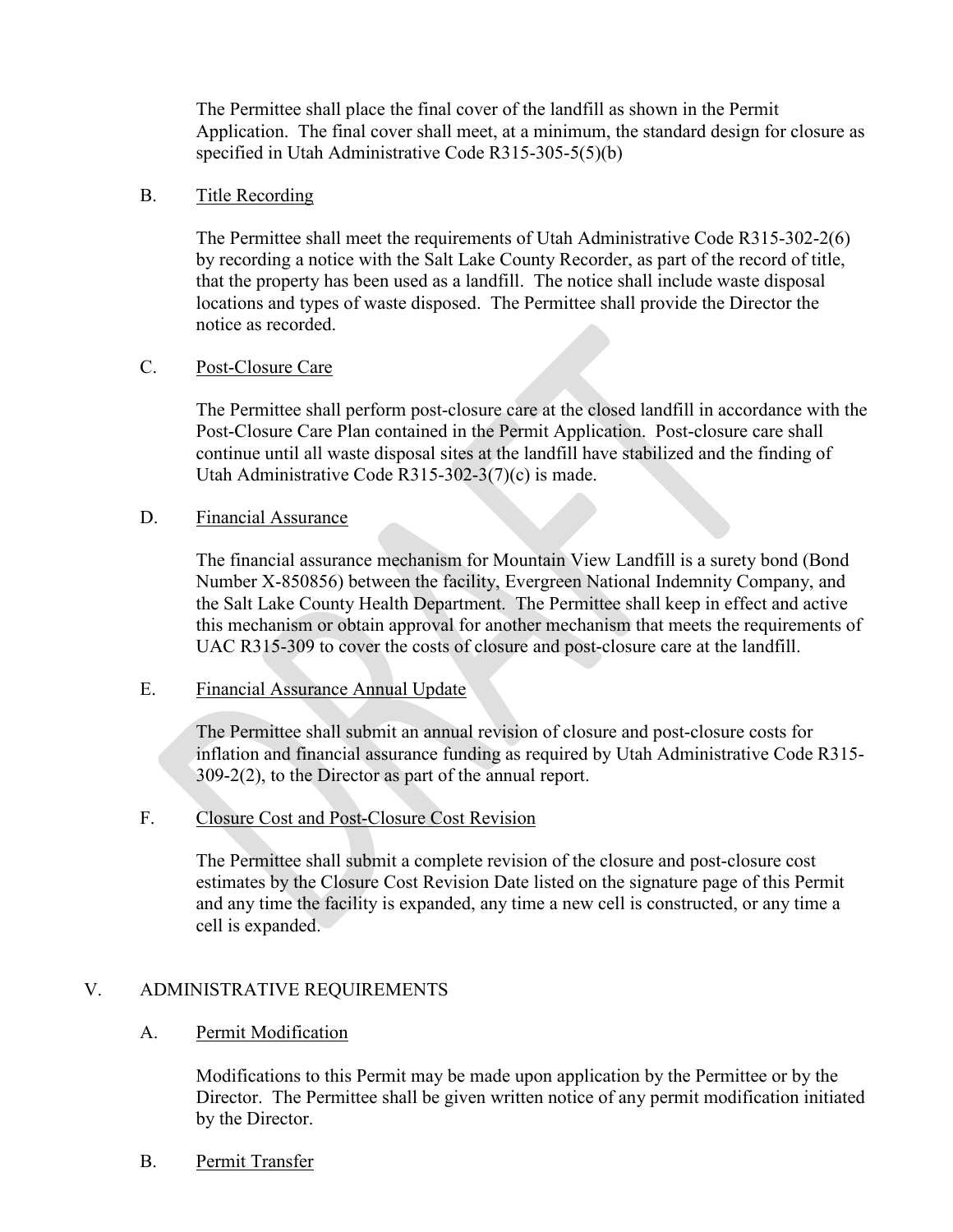This Permit may be transferred to a new Permittee or new Permittees by meeting the requirements of the permit transfer provisions specified in Utah Administrative Code R315-310-11.

## C. Expansion

This Permit is for the operation of a Class VI Landfill according to the design and Operation Plan described and explained in the Permit Application. Any expansion of the current footprint designated in the description contained in the Permit Application, but within the property boundaries designated in the Permit Application, shall require submittal of plans and specifications to the Director. The plans and specifications shall be approved by the Director prior to construction.

Any expansion of the landfill facility beyond the property boundaries designated in the description contained in the Permit Application shall require submittal of a new Permit Application in accordance with the requirements of UAC R315-310.

Any addition to the acceptable wastes described in Section I-B shall require a permit modification in accordance with Utah Administrative Code R315-311.

#### D. Expiration

If the Permittee desires to continue operating this landfill after the expiration date of this Permit, the Permittee shall submit an application for permit renewal at least six months prior to the expiration date, as shown on the signature (cover) page of this Permit. If the Permittee timely submits a permit renewal application and the permit renewal is not complete by the expiration date, this Permit shall continue in force until renewal is completed or denied.